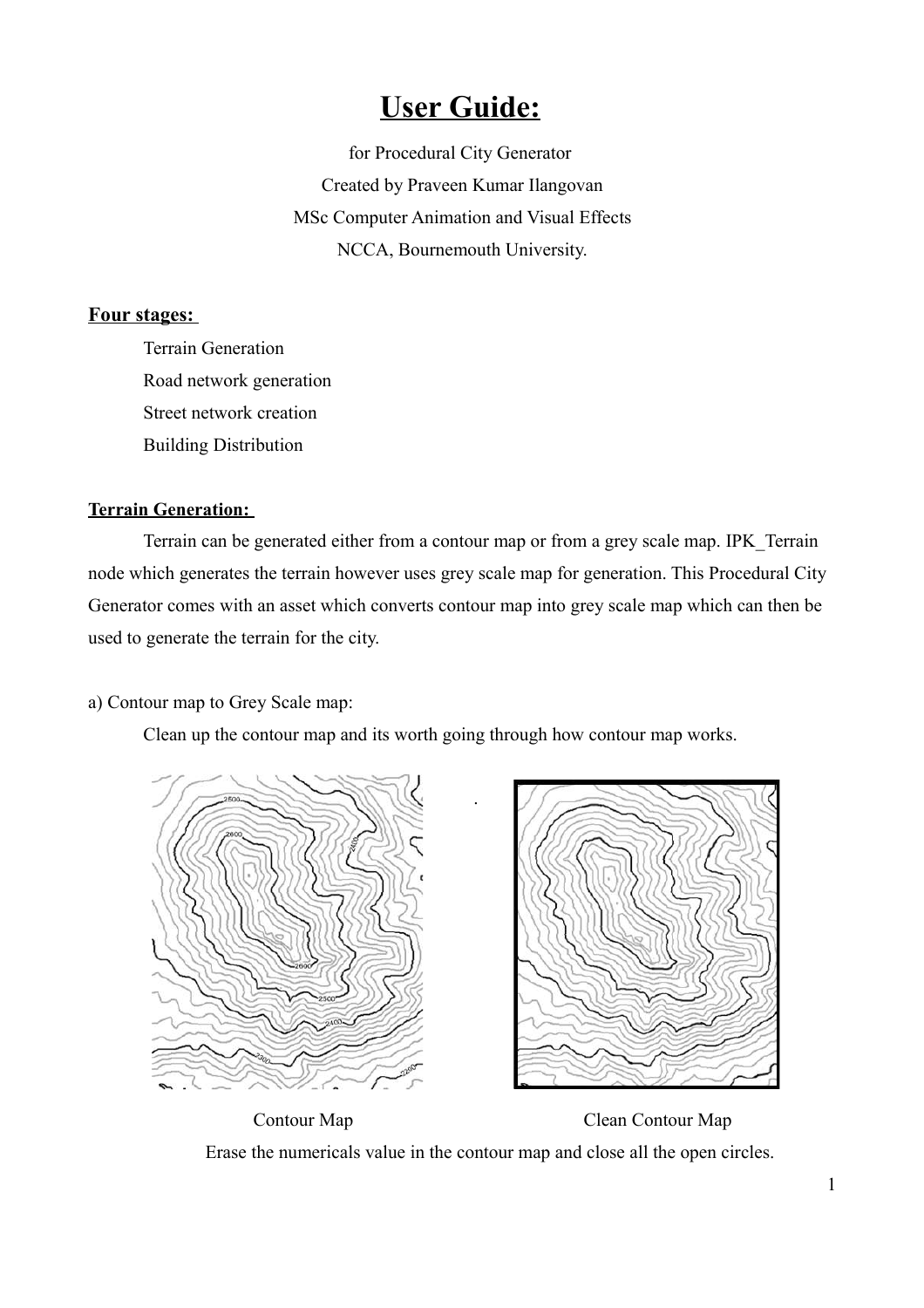- Create an instance of IPK Contour Heightmap
- Load the contour map
- Enter the lowest and highest altitudes and contour interval.
- Now enter the contour details
- Each contour line in the map is a primitive in view port now.
- In the map, index contour lines are the lines that has numerical value written on top it.
- Find out the corresponding primitive in the view port.
- Enter the total number of index contours in the map as "Number of Groups"
- Enter the primitive number of each index contour line in the Primitive Number tab below the Number of Groups tab
- Followed by its altitude
- Then the primitive numbers that are in between the current primitive number and the next index contour line's primitive number are entered in the column below the altitude
- These are groups of primitives whose altitude is calculated from its index contour line's altitude.
- Its really worth reading how the contour maps work before filling these parameters.
- On entering all such index contour primitive and their groups, click generate grey scale map toggle which is at the bottom end of the parameters tab.
- Contour map will be changed into grey scale map.
- Follow the procedure given in the grey scale map to create terrain.

b) Grey Scale Map to Terrain:

- Create IPK Terrain node.
- Enter the size of the terrain and their rows and columns.
- Load the greyscale map now.
- Click "Apply Heightmap" toggle on.
- Terrain will be generated.
- This process may take some time based on the size of the terrain.
- Once the Terrain is generated, a pond map can also be uploaded but its optional.
- If a pond map is loaded, which is just a black and white map where the ponds are represented in white color. The size and scale of the pond map should be equal to that of grey scale map's.
- Turn on "Visualize pond" options to view the pond.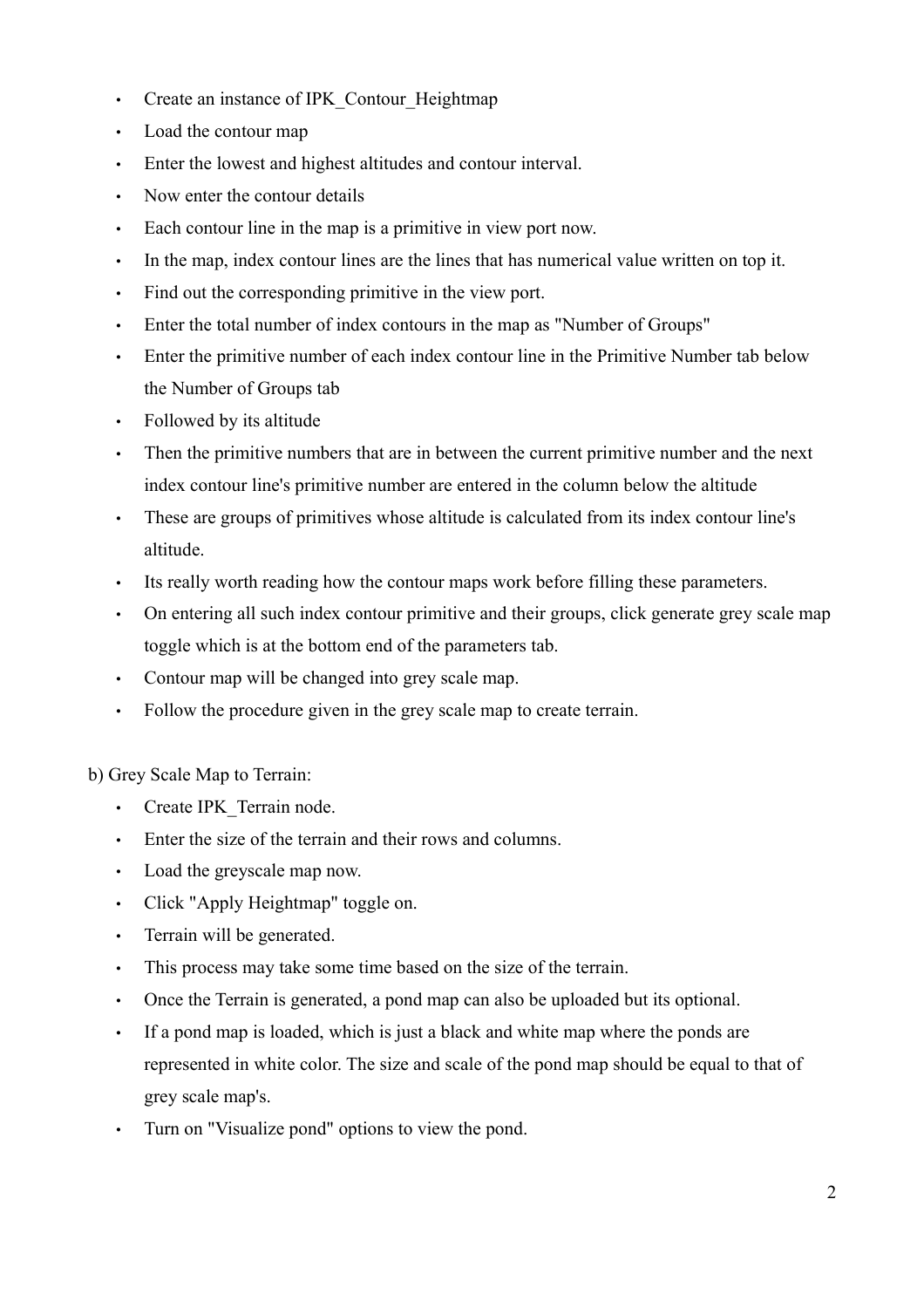It is advisable to save the terrain geometry to the disk now as a bgeo and in the furthur development of the city, this bgeo can be used.

## **Road Network Generation:**

- Using a File sop, load in the terrain geometry.
- Create an instance of IPK road.
- Connect the input of the IPK road to the output of the file sop.
- Feed the junction point map to the IPK road.
- Junction point map is nothing but a white sheet with black dots on it and the black dots represents the important junctions in the city and the road network will be created based on these points.



Junction Point Map (Ignore the blue region)

- On feeding the map, road network will be generated which will not more than a second.
- Turn on the "Consider ponds for computation" toggle on if the terrain had ponds on it.
- Change the parameters like number of samples, max branches, angle of deviation and seed to get different road network patterns.
- Roads can be added between any two points manually by choosing "Add roads" option from "No Customization" menu.
- Once this option is selected, view port displays nothing.
- Turn on the "Display Points" which will be in one of the sidebars of Houdini view port's **GUI.**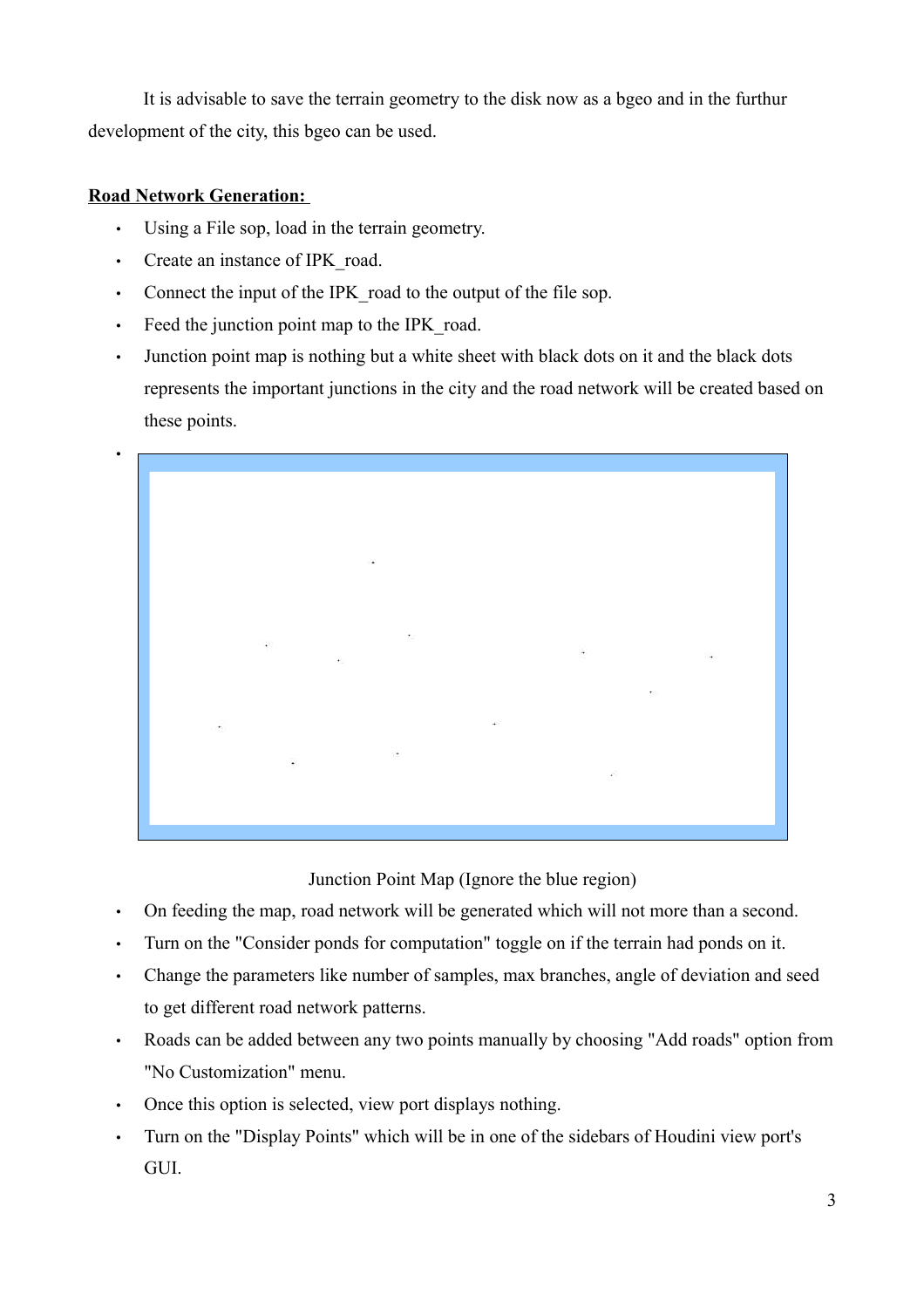- Now the junction points will be visible and enter the point numbers of the junction points between which a road segment has to be added.
- Follow the same for the delete roads option.

.Road segment can be generated between any two points other than junction points by creating an instance of "IPK\_RoadSeg" asset.

.Just like IPK\_road, feed its input to the output of File sop that reads in terrain geometry.

.Click "Select Positions" button and now the start and the end position can be selected using the mouse in the view port.

.Road segment will be generated between the selected points.

.Once again, its advisable to save the terrain along with the road network as a bgeo file which can be used for further generations.

## **Street Generation.:**

- Using a File sop, reads in the bgeo file that as the terrain, ponds(optional) and road network.
- Group the primitives which are going to be a street.
- Create an Instance of IPK StreetGen.
- Connect it to the output of Group node.
- Enter the name of the group node to which it is connected in the "Group" tab of IPK\_StreetGen node.
- Pattern will be generated.
- As a default, it creates Organic pattern.
- Then select the pattern required and play with the parameters until the desired pattern is achieved.
- Save this street pattern to a disk which will be called in when distributing the building.
- Now delete the group node created and group another set of primitives which forms another street in the city.
- Follow the same process until enough streets are generated in the city.
- Now merge all the street bgeos and the remaining terrain region to see the subdivided terrain. This is just see the whole pattern.
- No where the whole pattern will be used as such.

## **Building Distribution:**

Using a File sop, read in a single street pattern. 4